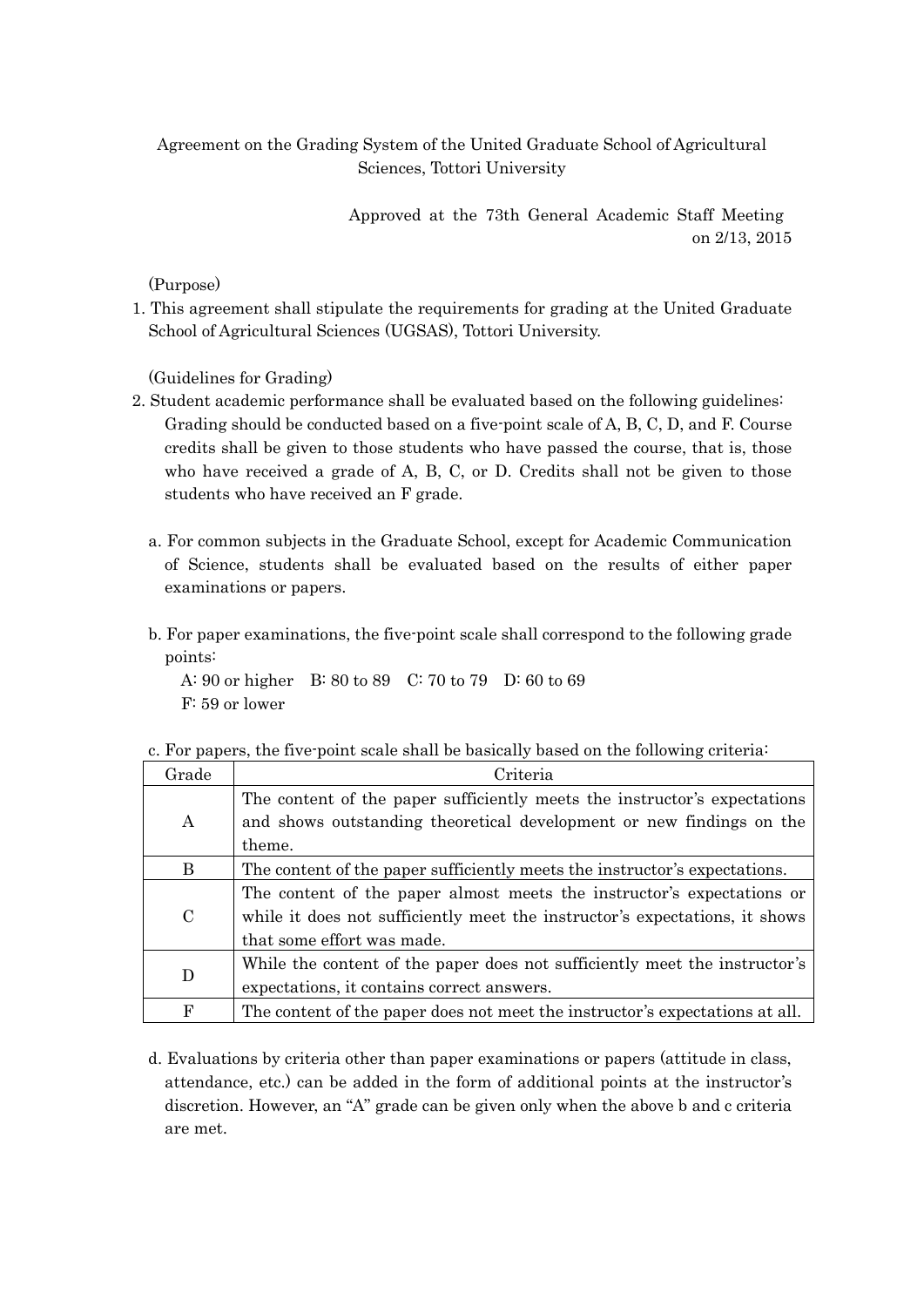- e. The Academic Communication of Science course shall be graded on a Passed/Not Passed basis with due consideration for attendance.
- f. For subjects in each major category, since main and assistant advisors are responsible for the enhancement of the research and teaching abilities of students, evaluations shall be made by each advisor at his/her discretion and on a Passed/Not Passed basis.

The letter grades for Passed/Not Passed shall be S and F, where S represents Passed and F represents Not Passed.

(Grade Report)

3. Instructors in charge of grading shall report grading results via pre-determined procedures by the designated date in each term.

(Grade Appeals)

- 4. After receiving the course grade, if the student finds that either of the following applies to his/her grade, he/she can lodge an appeal of the instructor's decision by submitting a Request for Grade Confirmation form (see separate sheet) within the designated period:
	- a. In cases where it is obvious that the instructor made a mistake, such as an incorrect grade entry.
	- b. In cases where in light of the existing grading method and criteria, the given grade is admittedly questionable.

(Response to Appeals)

- 5. The Vice Dean of the United Graduate School of Agricultural Sciences shall be responsible for responding to student appeals (hereinafter referred to as the "Responsible Person") and the secretariat of each member university (Academic Affairs Section of the UGSAS at Tottori University, Academic Affairs Group of the Faculty of Life and Environmental Science at Shimane University, General Affairs Section of the Faculty of Agriculture at Yamaguchi University) shall serve as contact points to receive appeals. Students are not allowed to make an appeal directly to their instructors.
- (2) The Responsible Person shall confirm the content of the appeal, have an interview with the student and the instructor in charge of grading, discuss and coordinate the matter with the committee members of each member university, and promptly ask the instructor in charge to make a final decision on the grade. However, if the Responsible Person decides that the appeal does not fall under the appealable cases stipulated in the section 4 above, he/she shall inform the student of the decision.
- (3) When the instructor in charge of grading is asked to make a final decision on the grade by the Responsible Person, he/she shall do so within one week.